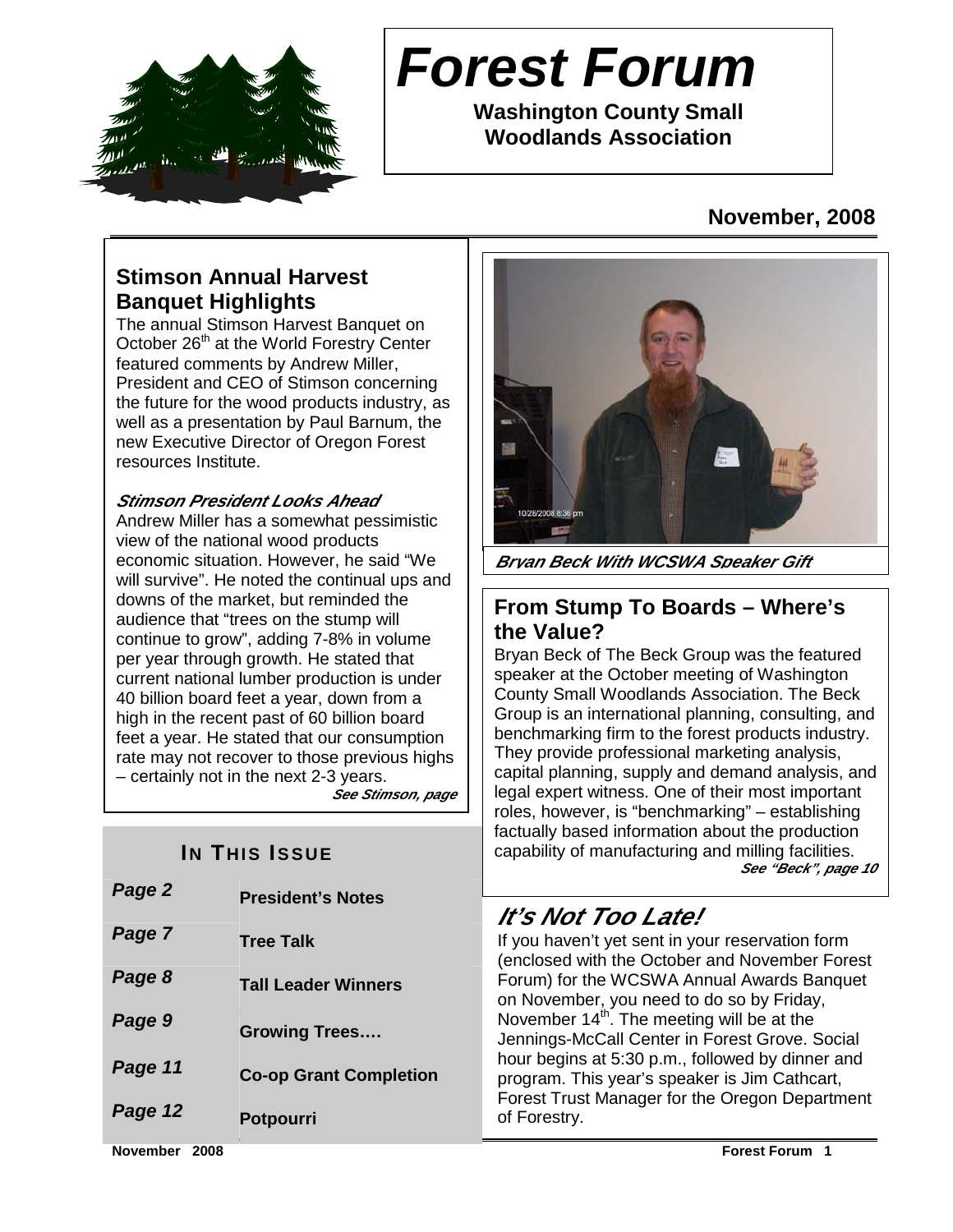## **Notes from the President by Dallas Boge**

The big event is now behind us. The ATFS convention went off without any apparent hitch. To say that Dick Courter did a masterful job of putting this event together would be the understatement of the decade, if not the century. Under Bonnie Shumaker's able direction, 70 volunteers from all over Oregon and Washington were recruited; each and every one of them appeared on Saturday! Anne and Richard Hanschu deserve the thanks of a magnitude that is inexpressible. The amount of work that they did personally and oversaw is on the borderline of unimaginable. But the results showed how well it was done, since the whole event went off perfectly.

The state executive board has decided to raise dues by \$10.00 per year beginning with renewals after November 1, 2008. This is the first increase in many years and will help offset the effects of inflation and the broadening of services provided by OSWA. Discussion among the state leadership and within several counties centered on the idea that acreages smaller than 40 (or some other figure in that area) might stay at the lower dues rate of \$75.00 per year is on-going. That has not yet been finalized; a state-level committee is studying this and hopefully will come to a decision soon. There are still a number of \$25.00 coupons courtesy of Stimson Lumber for new members, take advantage of them.

I have praised the work of Evergreen magazine for its clear and in depth writing on issues important to the forest industry. The downturn in the timber market and the number of mills and associated forest industries supporting the magazine has been declining and this trend has caught up with the funding for it. It was no longer possible to publish a magazine of the quality of Evergreen which accepts no advertising. Recently former supporters received a letter indicating the resumption of publication, but with a difference. The magazine will now be published on the internet, eliminating the printing and postage costs. I hope that you will join me in supporting them. You can go to their website and download a membership form. Just go to: evergreenmagazine.com.

Finally, by the time that you read this, the election will be over. But, another election is just around the corner. (Oh no, not more commercials!) Just as important to us is the election of officers and directors. There is one open position for director of Washington County Small Woodlands Association. Nominations will be open at the annual awards banquet this month. The directors serve a three year term. The board meets quarterly. Anyone interested can get nominated and run.

That's all for now.

## Dallas

#### **Project Budburst, Continued**

Last month Forest Forum described a nationally based tree phenology\* monitoring program. Peter Hayes responded with the following question: "I am interested in the piece about Project Budburst. Do you know of anyone who is participating? I am working with the Forest Grove Community School on a number of things and I know that one of the teachers is interested in phenology. If Washington Co. folk are getting involved perhaps the school could serve as some sort of coordinator of local participation?" How about it, WCSWA members – anyone interested? Contact Peter at 503-241-6479

\* Phenology – the scientific study of the annual recurrence of plant and animal phenomena as effected by seasonal and other environmental change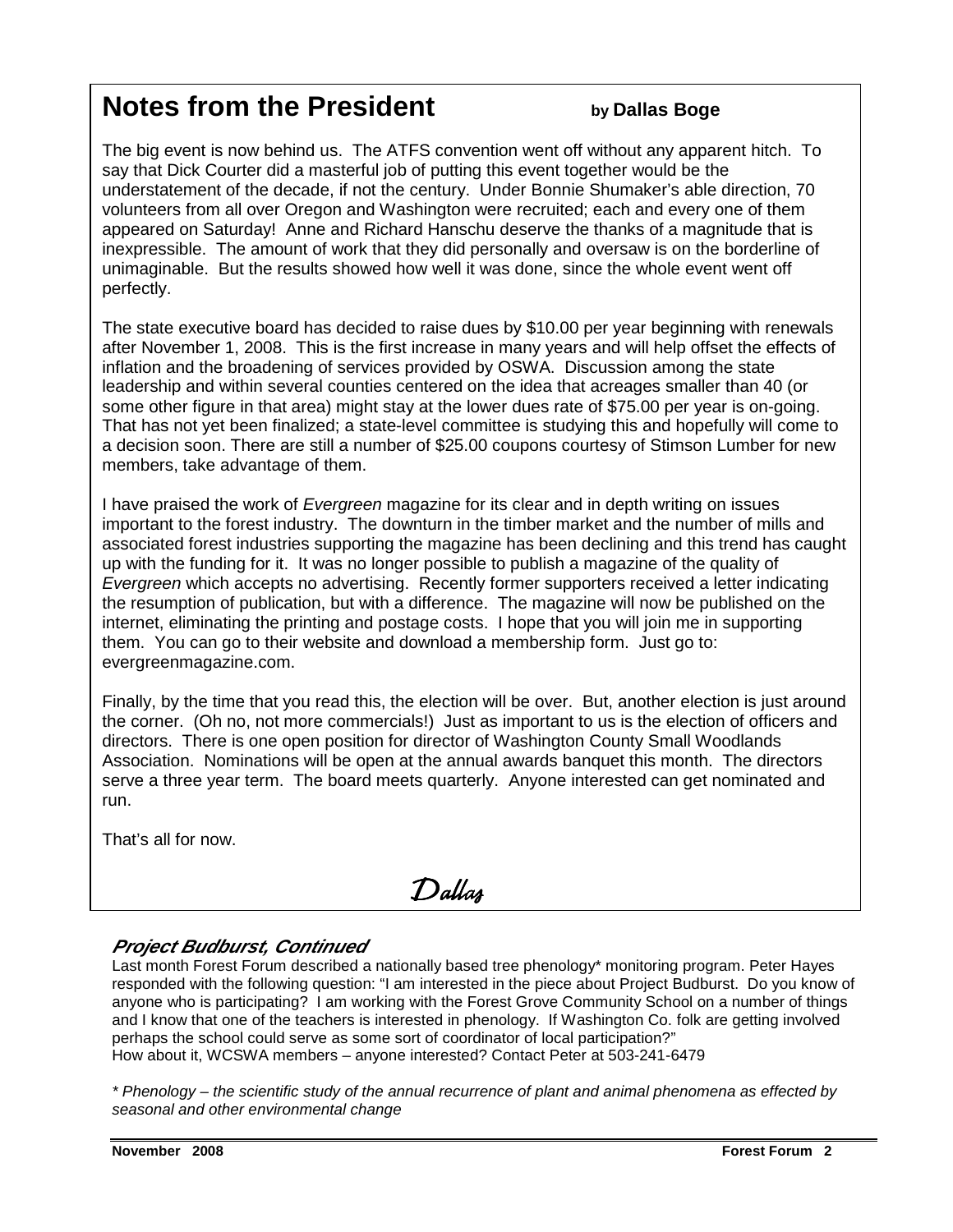#### **WCSWA Leadership**

 **President – Dallas Boge; 503-357-7688 Vice-President** – **Jim Brown; 503-284-6455 Secretary-Treasurer – Bob Shumaker**; 503-324-7825 Board of Directors: Dick Courter; 503-297-1660 Art Dummer; 503-357-4258 Tom Nygren, 503-628-5472 Neil Schroeder; 503-628-2344 Bonnie Shumaker – 503-324-7825 Wendell Walker, 503-353-0328  **Legislative Committee Chair:**  Ron Larson; 503-775-3223

**WCSWA Website** www.wcswa.org

**Website Manager: Kathy Scott** Contact Tom Nygren for web postings and information.

**Forest Forum Newsletter Editor:** Tom Nygren 503-628-5472 e-mail: tnygren@juno.com

#### **The Tree Farm Tradin' Post**

 for tools, equipment, property, or materials? You can place a free advertisement in Forest Forum. A free service to our members: List tree farm items/land to buy, sell, or trade. Contact Tom Nygren, 503-628-5472. Got a tool or piece of equipment you don't need any more? Or maybe you are looking Another way for tree farmers to help each other! (3 month limit)

**Forgot to order seedlings? For Sale**: 2200 Douglas Fir seedlings ordered from the Washington County Small Woodlands Seedling program but have decided to wait a year to plant. If interested call Richard Hanschu 503-357-2551.

#### **Event Calendar**

| <b>November</b> | 18 Annual Awards Banquet - Jennings McCall Center, Forest Grove. Social hour<br>begins at 5:30 p.m. See Page 1.                                                                                                                                                                                                                                            |  |  |  |  |
|-----------------|------------------------------------------------------------------------------------------------------------------------------------------------------------------------------------------------------------------------------------------------------------------------------------------------------------------------------------------------------------|--|--|--|--|
| <b>December</b> | <b>No WCSWA Meeting Scheduled</b><br>6 Diversifying Income Opportunities - PCC-Rock Creek. West Multnomah<br>SWCD. Contact Kammy Kern-Korot, 503-238-4775, x108, or<br>www.westmultconserv.org<br>8-11 How To Dry Lumber For Quality and Profit - OSU Extension, Corvallis.<br>Contact OSU Conference Services, 541-737-6439, or toll-free at 800-678-6311 |  |  |  |  |
| January         | 26 WCSWA Monthly Meeting. Meetings are held at the OSU Extension office at<br>7:00 p.m. Location: Capital Center at 185 <sup>th</sup> and Walker Road in Beaverton. Details to<br>follow                                                                                                                                                                   |  |  |  |  |
| <b>February</b> | 19-21 Oregon Logging Conference – Eugene. Call 541-686-9191, or go to<br>www.oregonloggingconference.com<br>24 WCSWA Monthly Meeting                                                                                                                                                                                                                       |  |  |  |  |
| <b>March</b>    | 24 WCSWA Monthly Meeting                                                                                                                                                                                                                                                                                                                                   |  |  |  |  |
| <b>April</b>    | 28 WCSWA Monthly Meeting                                                                                                                                                                                                                                                                                                                                   |  |  |  |  |
| May             | 26 WCSWA Monthly Meeting                                                                                                                                                                                                                                                                                                                                   |  |  |  |  |
| June            | Beginning of Field Tours - Schedule not yet developed                                                                                                                                                                                                                                                                                                      |  |  |  |  |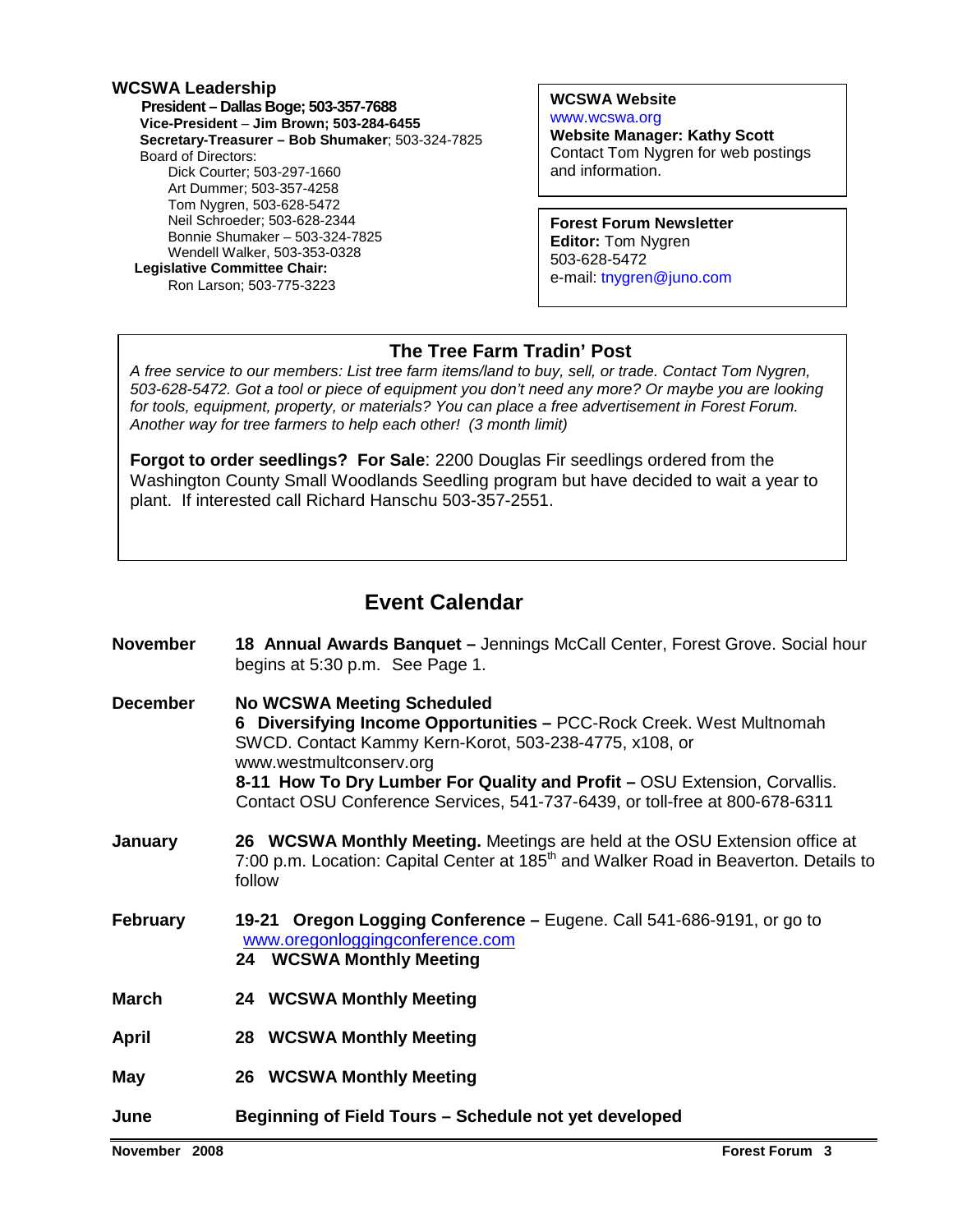

#### **USDA and USFS Release New National Woodland Owner Survey Data**

October 17<sup>th</sup> The report includes information about 10 million family forest owners who currently own 264 million acres of forest land in the United States. The research examines history of forest lands and the distribution of forest lands owned by these land owners who own 35% of the forest land in the United States. "The Family Forest Owners" and " Who Owns America's Forest" reports are available on the web: http://www.fia.fs.fed.us/nwos/results/

#### **Advertising Opportunity:**

**The Forest Forum is a monthly newsletter sent out to over 250 members and friends of WCSWA. Advertisers receive free newsletters for the duration of their ads.** 

#### **ADVERTISING RATES (PRICE INCLUDES TYPESETTING & AD PREP)**

**YES!** I want to advertise in the WCSWA Forest Forum. Ad size:

| Enclosed is a check or money order for: 1 issue ___ 4 issues ___ 12 issues ___ |  |
|--------------------------------------------------------------------------------|--|
|                                                                                |  |
|                                                                                |  |
|                                                                                |  |
|                                                                                |  |
|                                                                                |  |
| Fax ______________                                                             |  |
|                                                                                |  |

Please send this form, ad copy, logos, photos, etc. to:

**Dallas Boge, 10735 NW Thornburg Rd, Gales Creek, OR 97117** 

**Thank you for supporting Washington County Small Woodlands Association!** 

|                    |       |        | 12     |
|--------------------|-------|--------|--------|
|                    | issue | issues | issues |
| 1/12               | \$15  | \$30   | \$75   |
| page               |       |        |        |
| $1/6$ page         | 25    | 50     | 125    |
| 1⁄4 page           | 35    | 70     | 175    |
| $1/3$ page         | 45    | 90     | 225    |
| $\frac{1}{2}$ page | 65    | 130    | 325    |
| $2/3$ page         | 86    | 170    | 425    |
| Full               | 125   | 250    | 625    |
| page               |       |        |        |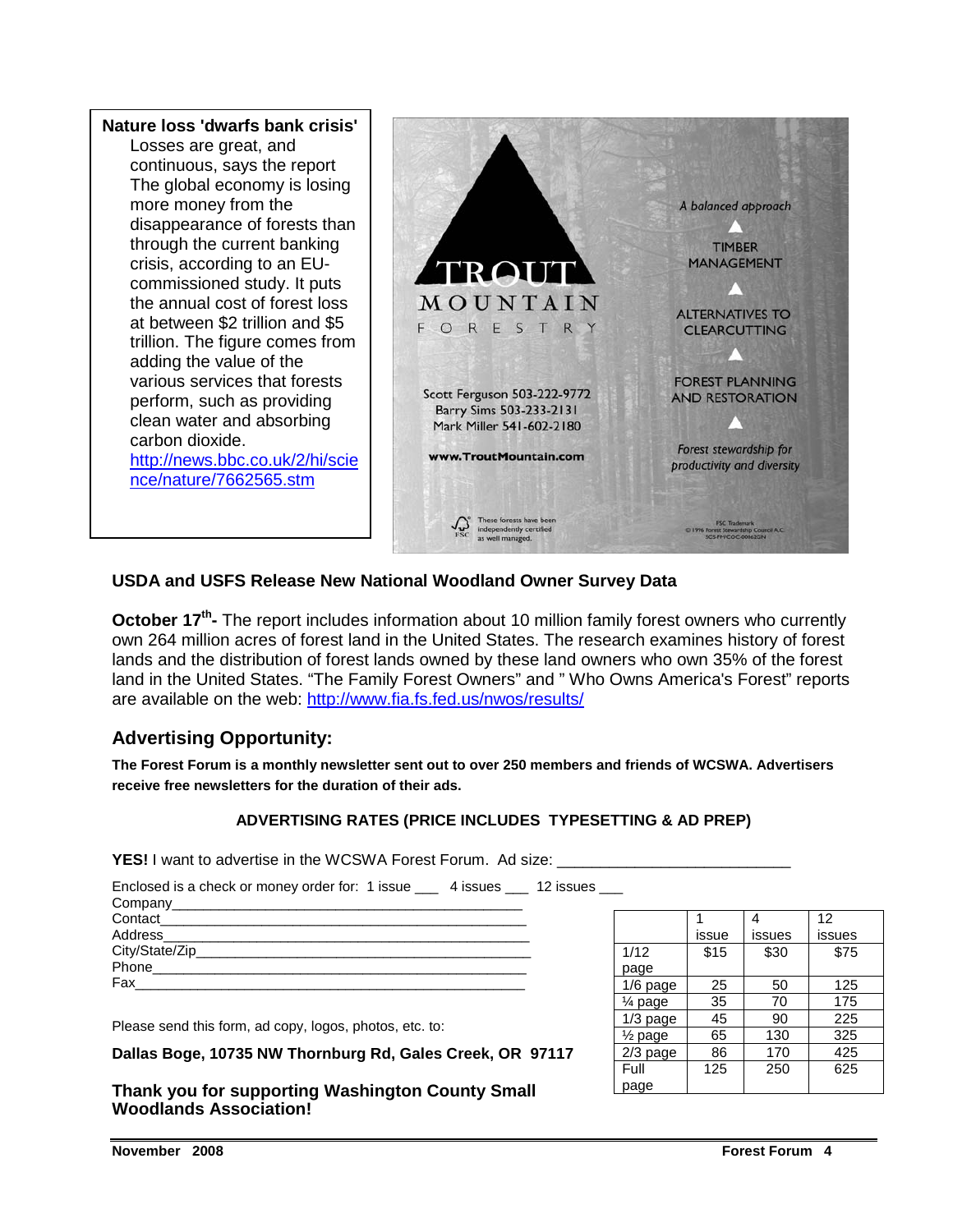

#### **2008-2009 WCSWA Programs being developed**

The monthly meeting programs for the 2008-2009 program year are being developed by the program committee, headed up by WCSWA Vice-President Jim Brown. Members of the committee are Jim, Beth Adams, Bill Triest, Terry Howell, and Ralph Raines. October's program is described on page one.

November is not a regular meeting date, due to the Annual Awards Banquet (November 18<sup>th</sup>), and no meeting has traditionally been scheduled for December due to the press of holiday activities. The primary monthly meeting season runs from January thru May, with May being a pot luck affair. Field tours begin in June, with the tour of the Tree Farmer of the Year tree farm (announced at the Annual Awards Banquet ) included.

**Land Surveying Planning Engineering Water Rights Forestry** 





Serving small timberland owners in Oregon since 1968 Timber Sale Management - Timber Cruising and Appraisal – Land Use Planning For Rural Parcels – Fish presence/Absence Surveys. **We are proud of our client relationships and would enjoy the opportunity to provide you with quality service.** 

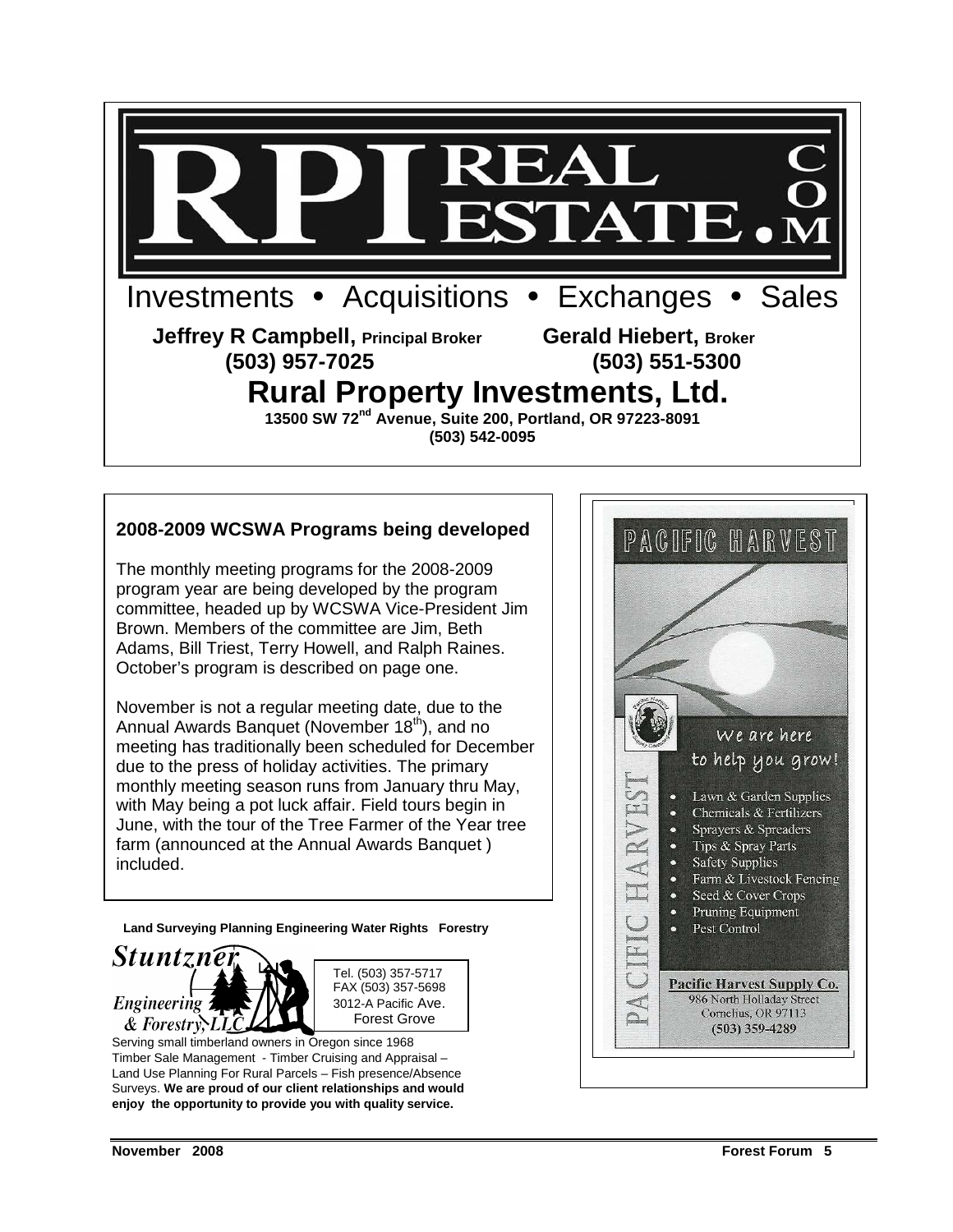#### **Stimson, continued from page 1**

He noted that currently mills are only able to sell about 70% of their weekly output, mills are closing or "mothballing", and the resultant price squeeze will continue to cause adjustments. Miller stated that after the wood market collapse in 1981 and 1982, markets didn't start recovering for 2-3 years, and likened the current situation to those times.

However, Miller also gave reason for some optimism, particularly in biomass utilization for power, fuel, and carbon sequestration. Increasing demand will likely come in the form of "cap and trade", where carbon emission regulation will increase markets for the sequestration of carbon in the form of trees, or from increased reliance on wood biomass to fuel power plants or produce fuels such as cellulosic ethanol or methanol. In fact, the use of wood for pulp is beginning to show signs of competition from these "green" alternatives. This "competition in the value stream" offers some potential for markets that woodland owners can tap.

Finally, Miller noted that the shrinking mill capacity can offer opportunities for improvement in technology, resulting from the "creative destruction" of existing mills.

#### **New OFRI Executive Director Offers Vision**

Paul Barnum, the new executive director of the Oregon Forest Resources Institute (OFRI) presented his view of the challenges facing OFRI. These challenges are particularly significant, since OFRI is funded from a portion of the harvest tax in Oregon. OFRI is likely to be considerably affected by reduced logging activity resulting from market downturn. Barnum noted that OFRI has recently reduced their budget by one-third, and more cuts seem likely in the future. However, he stressed that the basic K-12 and small woodland owner programs were given priority.

OFRI was born out of confusion about forestry in the minds of Oregonians, Barnum noted. Issues such as clearcutting, use of herbicides, conversion of forestland to other uses, and the financial effects of national economic and governmental changes created misunderstandings about the science of forestry, economic values associated with forests, and the management of Oregon's forests. The Legislature created OFRI in 1991 to provide a factually based information resource about forestry in Oregon. They prohibited the new organization from trying to influence legislation, and charged it with providing information to inform issues without bias.

Barnum stressed that OFRI's most valuable asset is its reputation, which is based on its role as an unbiased provider of scientifically based information. OFRI strives to provide factual, accurate, representative information that tackles the tough issues surrounding forestry in Oregon. To that end, a large portion of their energy goes to education, particularly in K-12 grades, to supporting research efforts through information dissemination, keeping woodland owners abreast of good stewardship practices and in assisting the small woodland community in "telling its story".

The vision of OFRI is shared, according to Barnum by an effective Board of Directors and an engaged and competent staff who have an unassailable reputation, and who foster and protect relationships. This vision, realized, will create trust in OFRI by people. Barnum realizes that achieving this vision requires some basics. Like mountain climbing, Barnum said OFRI must have the training, equipment, and resolve to get the job done.

Barnum comes to OFRI with a strong educational and experience background, including previous service (president) on the OFRI Board of Directors. He has worked for Weyerhaeuser, served as president of SOLV, worked with University of Oregon and Oregon's community colleges, and in private industry.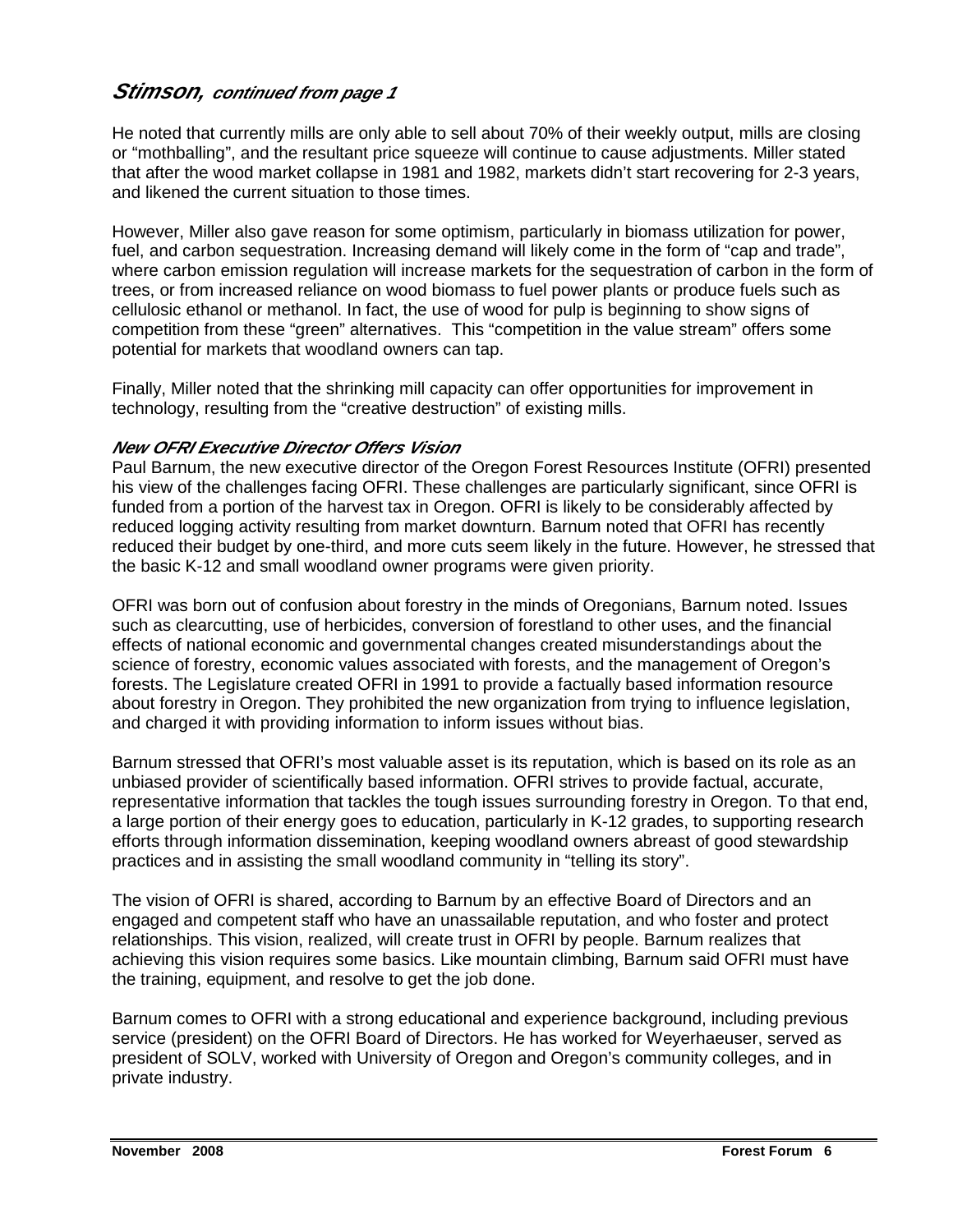### **Tree Talk** *by Bonnie Shumaker*

"Where the Tall Trees Grow". Whoever came up with that title for the American Tree Farm System's National Convention should be applauded. In fact, everyone involved in the Herculean task of putting on the convention should be applauded. The honor of hosting the convention rotates between states each year, but perhaps in keeping with the "Tall Trees" theme, Oregon's plans had the potential to be the biggest and the best, especially the Field Day – and from all reports, it earned that label. Using old time logging terms from "crummies" to Candy Side" added to the fun.

I'm sure when Anne and Richard Hanschu offered up their "Little Beaver Creek Tree Farm" for the Field day, they weren't anticipating 700 people, but when OFRI (Oregon Forest Resources Institute) saw the opportunity to educate a wider group of people about forests by offering the Field Day as a free event and providing buses for transport, the numbers and opportunity grew.

So – How do you get 700 people to your tree farm, move them around the property and avoid crowded conditions?

- You shuttle them from convention headquarters and Banks Elementary School to the tree farm. You also shuttle them in "crummies" (buses) around the property.
- You have 70 volunteers eager to quide and chat with quests about Oregon's unique tree growing country
- You have 50 stations offering varied interests
- You have the ODF Fire Kitchen which is adept at serving good meals to many folks, quickly
- You have a dry day!

Bill Schlegel, one of the volunteers sent the following feedback from his 85 year old parents who don't walk or get around that well any more. They said:

 **"Yesterday was a momentous day for us. It was a great adventure and we enjoyed every minute of it.** 

 **There were so many interesting things to do and see and experience. Everything seemed to be organized perfectly which made for a smooth and calm day (for us)** 

 **I'm sure the volunteers were exhausted when it was over, but you would never know it from their patience and cheer in dealing with people."** 

Since I was the volunteer coordinator, I will admit to being tired at the end of the day, but also elated with how smoothly everything went and how enthusiastic both guests and volunteers were about their experience. I want to give a huge THANK YOU to all who participated. Tree farmers are truly a wonderful group of people.

#### **Do Old Growth Forests Store More Carbon Dioxide Than They Release?**

Sooner or later in discussions among foresters and others the question comes up: Do old growth forests store more carbon dioxide than they release? Does the decomposition of dead and dying vegetation release more than is stored? Now there is an answer: Old growth forests bank carbon dioxide. A group of forest scientists from the United States and Europe reports that a growing body of evidence settles an old question over whether old growth forests store more carbon dioxide from the atmosphere than they release. Based on a review of research from more than 500 forest sites of all ages around the world, the answer, published today in an online edition of the journal "Nature", is that most of the sites between 15 and 800 years old do, and the total amounts to about 1 billion metric tons a year, or about 10 percent of the net carbon uptake worldwide.

http://www.forestrycenter.org/headlines.cfm?RefID=103929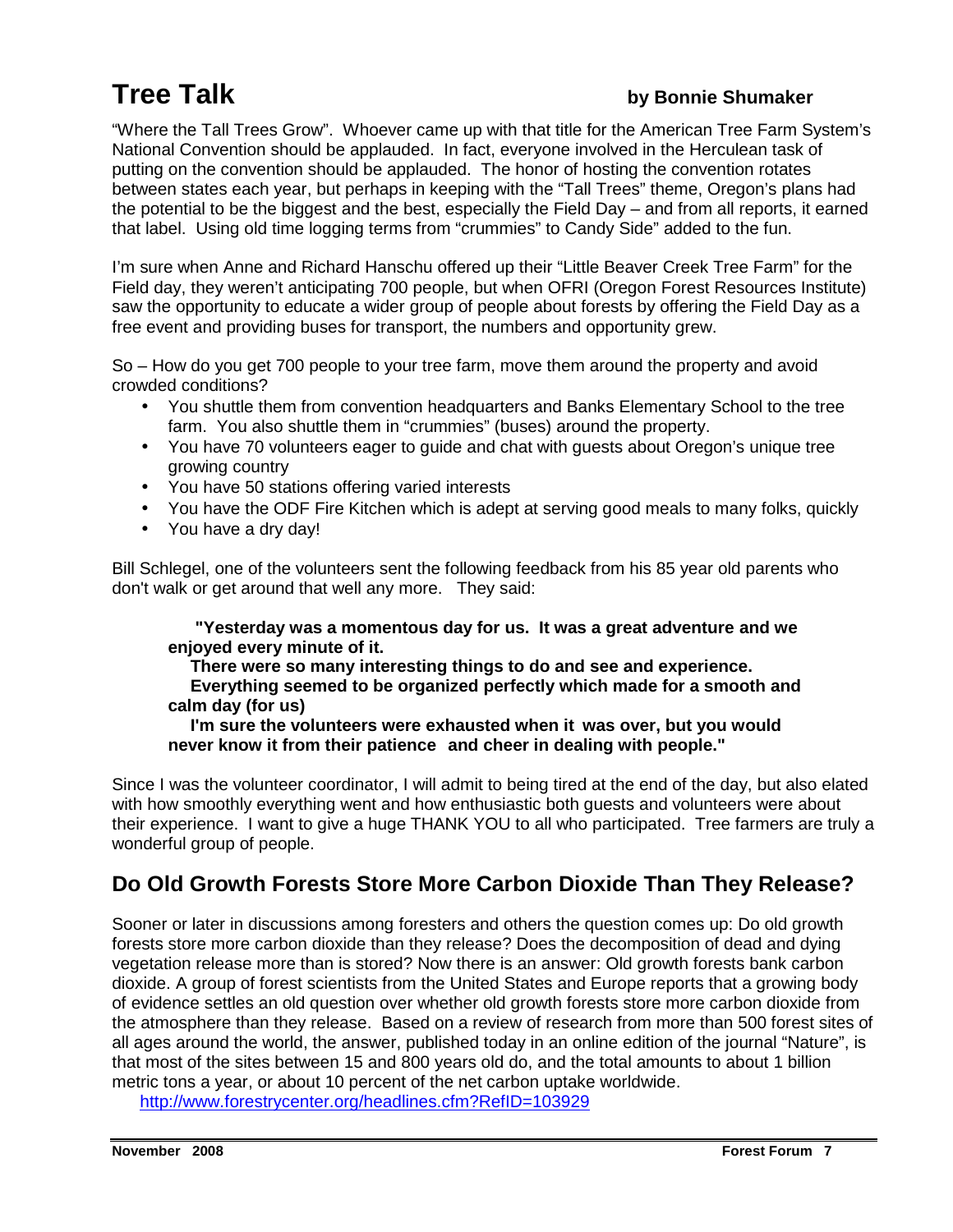#### **Tall Leader Winners Named**

A regular feature of the annual Stimson Harvest Banquets has been the Tall Leader contest. Through diligent search by Mike Heath, Managed Forest Program Manager for Stimson Lumber Company, woodland owners compete for recognition for the tallest leader – the new yearly growth on Douglas fir, four years old or less. Winners have traditionally received a chain saw, and runners up get cash prizes or gift certificates.

#### **This year's winners were:**

**1. Mike Jamieson and his daughter Maryann, with a tall leader of 64 inches.** Mike and Maryann received a new Stihl chainsaw. The Jamisons have been winners in the past, but Mike Heath observed that "Maryann has now grown to chain-saw using size".

- **2. Dwaine Steinbrenner, with a tall leader of 60 inches.**
- **3. Dale and Judy Thornton, with a tall leader of 54 inches.**

#### **WCSWA Native Plant Sale – Get It On Your Calendar!**

The 2009 WCSWA Native Plant Sale is scheduled for March  $14<sup>th</sup>$ , 2009. Possibly new this time – an on-line pre-order option.







Save time and money on your next land clearing project by calling Brush Tigers, Inc. We can clear one acre of heavy brush and small trees or up to four acres of light brush in a single day leaving virtually nothing to haul away!

- Land/Lot Clearing
- Fire Breaks
- Maintenance of Fire and Logging Roads

#### VISIT OUR WEBSITE TODAY AT: WWW.BRUSHTIGERS.COM

Or email us to receive an information packet EMAIL: BRUSHTIGERS@COMCAST.NET CCB 162482

503-313-2599

THE ULTIMATE IN LAND CLEARING!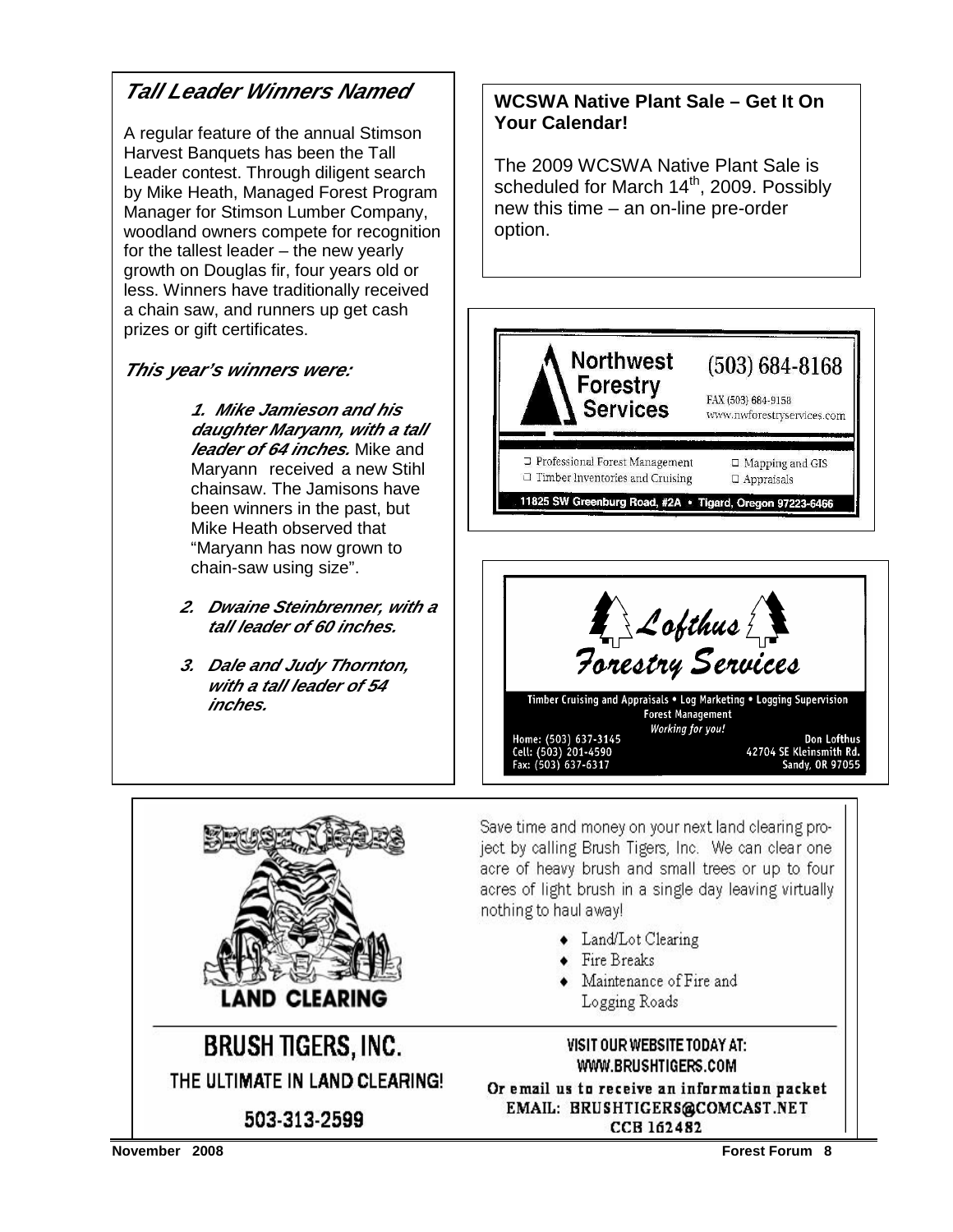#### **GROWING TREES WHERE TREES GROW BEST Short-term research sheds light on long-term productivity, by Bonnie Shumaker**

The following article is the summary of the October 2008 issue of PNW "Science Findings". The purpose of PNW Science Findings is to provide scientific information to people who make and influence decisions about managing land. It is published monthly, and is free. Send new subscriptions to pnw\_pnwpubs@fs.fed.us or find it online at http://www.fs.fed.us/pnw/

The article was of particular interest to me, since we had just visited the Olympic Peninsula. The study site in Washington is owned by Weyerhaeuser Company and is typical of many coastal sites used by forest industry for intensive management in the region. The soil is particularly rich in nutrients and organic matter and can hold water like a sponge, meaning it's a great place to grow trees. Annual rainfall is almost 90 inches. The Fall River study is one of more than 40 affiliate research sites throughout the United States and Canada in the Long-Term Soil Productivity (LTSP) program initiated by the Forest Service in 1989.

IN SUMMARY: "In 1999, the Fall River Long-Term Site Productivity study began in coastal Washington to investigate how intensive management practices affect soil processes and forest productivity. By comparing conventional harvests to more intensive wood removal treatments, researchers are answering long-standing questions about how residual organic matter influences future growth. Also by using herbicides to control competing vegetation, they are quantifying the influence other vegetation has on tree growth. Finally, they are measuring soil properties and tree growth on plots where the soil was not compacted during harvest and comparing results to those on plots that were either compacted by logging equipment or compacted and subsequently tilled to restore physical properties.

Several interesting findings have emerged after 8 years of measurements: Nitrogen pools in these soils are so high that conventional clearcutting and whole-tree plus coarse-woody-debris removal only reduced the total site nitrogen pool by 3 percent and 6 percent respectively. That's a very small percentage reduction that is unlikely to affect long-term productivity. Vegetation control reduced competition for water during the dry growing season and doubled aboveground tree biomass at age 5 compared to the plots where vegetation was not controlled. Soil compaction did not reduce tree growth. These findings suggest that this site is very resilient to intensive forest management."

These findings reinforced my observations of life in the temperate rain forest. These soils are super nutrient rich. Leaving residual organic material was not essential here, but would be an important source of nutrients, especially nitrogen, if the soil is nutrient-poor. Recognizing that even in a temperate rain forest there is a predictable drought during most summers, explains the findings about controlling competing vegetation which compete for water during the summer drought period.

I speculate how our tree farm with an average of 60 inches of rain compares. We know controlling competing vegetation which competes for water is essential for the first two years after planting. We also know that compaction can be a problem here and work to avoid it. So, we temper these science findings with our experience knowing our amount of water and soil characteristics differ some from the temperate rain forest. We also are thankful that given slightly less growth, we can actually walk through our forest.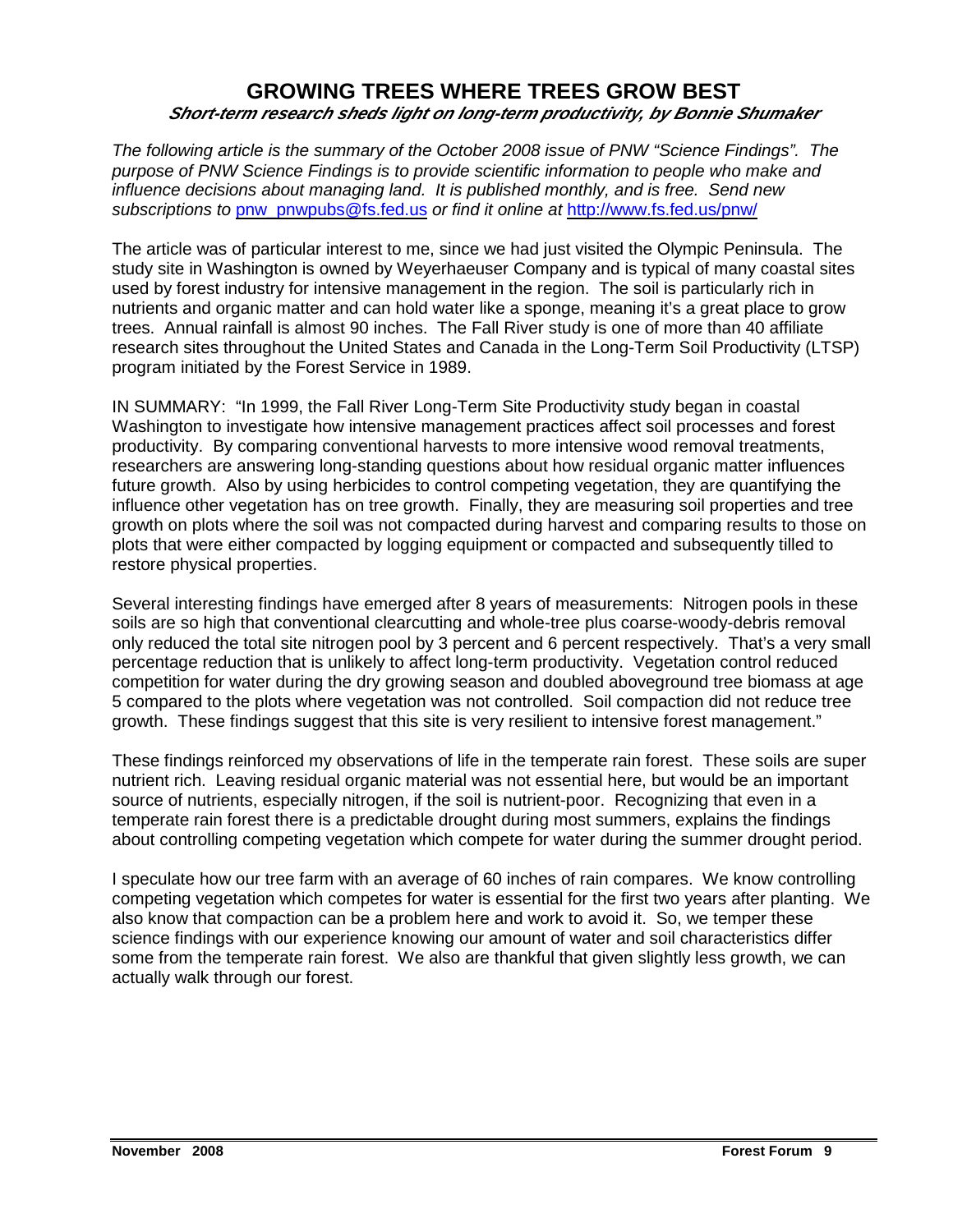

#### **Synthesis of Knowledge from Woody Biomass Removal Case Studies**

ALEXANDER EVANS/FOREST GUILD AND USFS | SEP. 1, 2008

Interest in woody biomass from forests has increased because of rising fuel costs, concerns about greenhouse gas emissions from fossil fuels, and the threat of catastrophic wildfires. However, getting woody biomass from the forest to the consumer presents economic and logistical challenges. Read the report at http://www.forestrycenter.org/index.cf m?RefID=104166

#### **Beck, continued from page 1**

Bryan described how this process reveals where the value in trees resides – information that is valuable in log purchasing, timber valuation, and marketing. Understanding where this value resides can assist woodland owners and consulting foresters in marketing their timber for highest value.

Bryan used a case example of residual value appraisal – objectively assigning value to a tree – to illustrate the process. Though he used data from eastern Oregon, the southern U.S., and western Oregon and Washington, the principles remain the same – and the valuation lessons were equally valid no matter where the data came from. The process Brvan described, called a **log test** ties logs to end products. Bryan's example was based on a 200 log sample going through the mill. Logs are first scaled using appropriate scaling techniques (in the West, it may be the Scribner log scale, while in the South, it is likely in tons). The logs are then milled for products, and a lumber scale done on the result. The difference between the log scale and the lumber scale is the overrun. It is often expressed as a percentage, and varies depending on the product, size (diameter and length) of the logs, and other factors. By-product volumes are also measured – bark, chips, planer shaving, and sawdust – as they contribute to the total value of the trees.

In the case of a mill efficiency objective, the machine center utilization may also be measured. For the different machine operations performed on the lumber, such as edging to remove wane, a correlation may be analyzed that determines how efficiently these operations relate to the primary milling operation. With this analysis, potential "bottlenecks" in the process can be identified.

Once the logs have been "broken down" through the milling process, the values of different diameter and log lengths can be determined, based on their end products – lumber scale and by-products. The result is the relative value of the logs, based on product recovery. This information can be used to identify log value, "best log" specifications, and answer other "what ifs" concerning particular logs.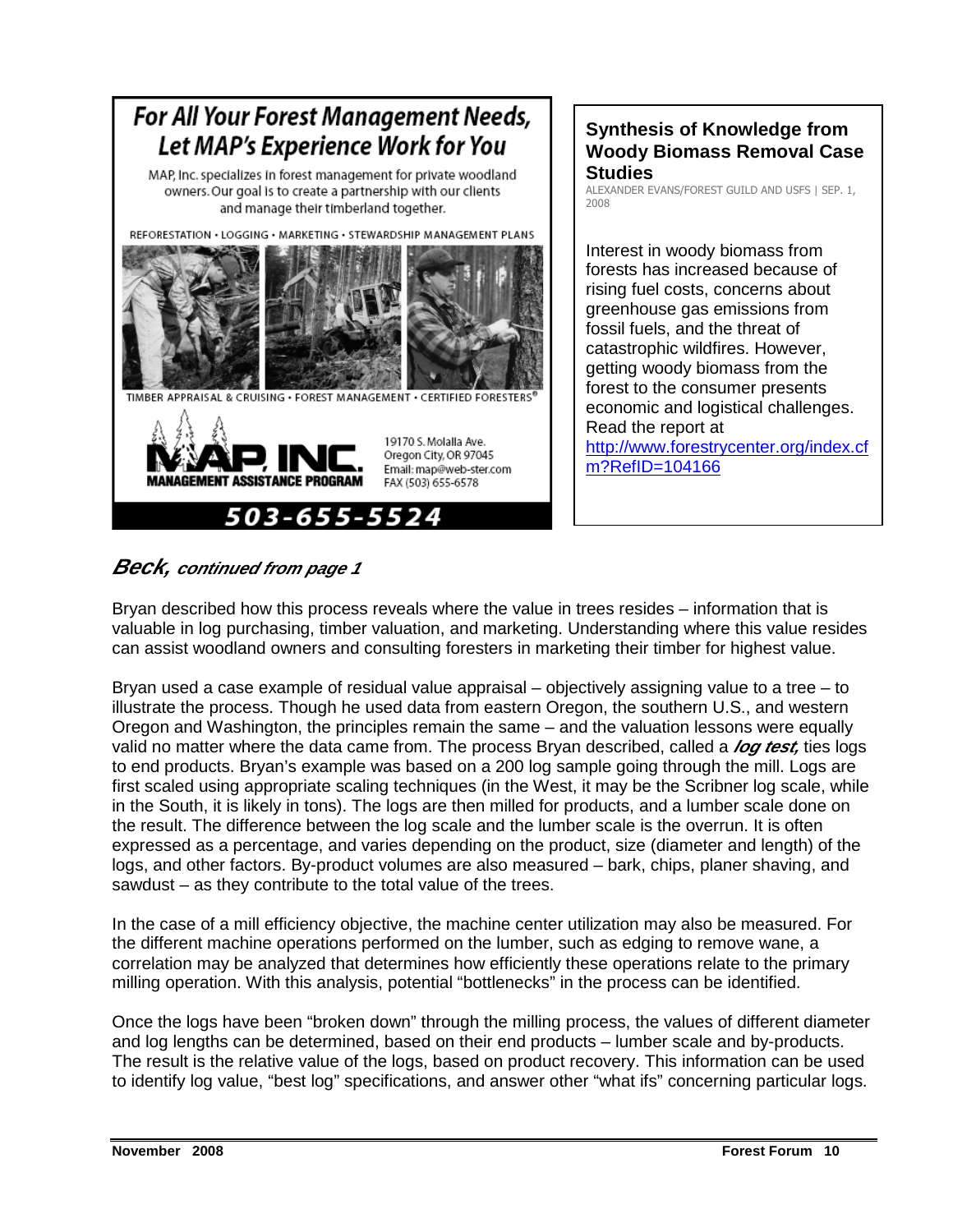

#### **Oregon Woodland Co-op Completes Grant**

The Oregon Woodland Cooperative (OWC) successfully completed their USDA Value-Added Program working capital grant last month. The grant was awarded to assist the Co-op in implementing their recently completed business plan. The list of accomplishments under the grant is just a beginning for the future for the Co-op, but still will provide significant benefits for Co-op members. Some of these benefits are:

- Initiated a value-added (packaged) firewood program, with a Co-op brand, that is already in some metropolitan area markets
- Conducted a "custom cut" of member logs, and marketed the lumber for an abovemarket premium of 10% for participating members
- Established a working relationship with Wilco Agronomy Centers, which provides a discount for Co-op members on all farm supplies carried by the Centers – primarily fertilizers and chemicals.
- Conducted special milling of member wood for paneling, siding, and lumber markets.
- Established an office in North Plains to consolidate and coordinate Co-op business activities.
- Engaged the services of three Coordinators, each with different skills, to assist in Coop business and marketing, provide information and services to members, and serve as contact with outside partners and business entities.
- Acquired full 2006 aerial photo coverage of western Oregon, in order to provide members with photo coverage for their management operations
- Completed contracts with two established professional forester firms, in order to offer members proven, high quality services.
- Expanded the membership by 25%, and the number of acres in the Co-op by 100%

The Co-op will continue to pursue the opportunities begun under the grant. The Coordinators have expressed interest in continuing to work with the Co-op, and appropriate avenues to do so are being developed.